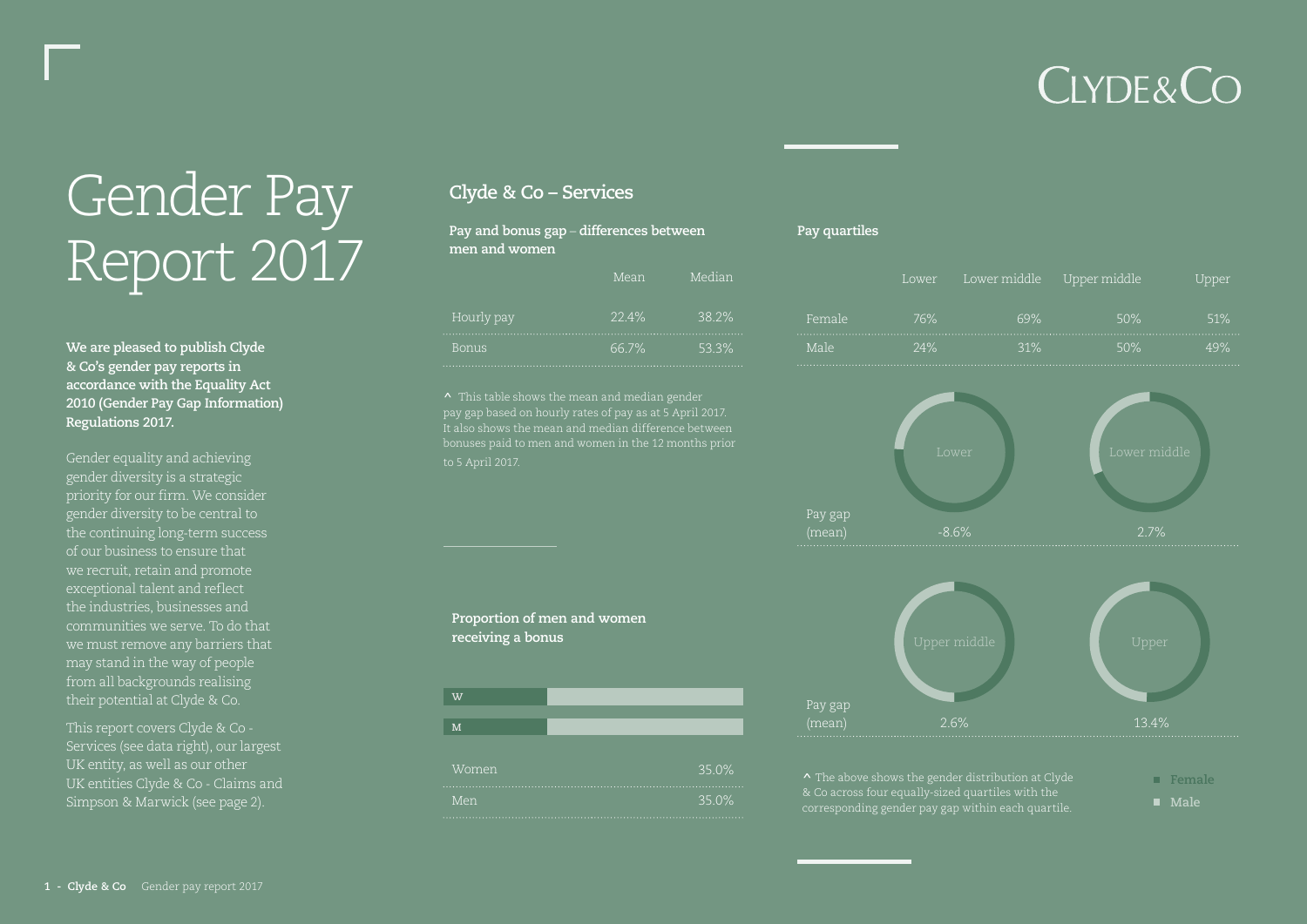| Pay and bonus gap - differences between |  |
|-----------------------------------------|--|
| men and women - Clyde & Co Claims       |  |

|            | Mean  | Median |
|------------|-------|--------|
| Hourly pay | 14.3% | 20.1%  |
| Bonus      | 16.8% | 42.3%  |

#### **Proportion of men and women receiving a bonus** – Clyde & Co Claims



#### **Pay quartiles** – Clyde & Co Claims

| Pay gap<br>(mean) | 1.2%  | $-4.5%$                   | 1.8% | $-2.1%$ |
|-------------------|-------|---------------------------|------|---------|
| Male              | 26%   | 24%                       | 45%  | 43%     |
| Female            | 74%   | 76%                       | 55%  | 57%     |
|                   | Lower | Lower middle Upper middle |      | Upper   |

#### **Pay and bonus gap** – **differences between men and women** – Simpson & Marwick

|            | Mean  | Median |
|------------|-------|--------|
| Hourly pay | 14.8% | 11.4%  |
| Bonus      | 31.4% | 15.0%  |

**^** This table shows the mean and median gender pay gap based on hourly rates of pay as at 5 April 2017. It also shows the mean and median difference between bonuses paid to men and women in the 12 months prior to 5 April 2017.

#### **Proportion of men and women receiving a bonus** – Simpson & Marwick

| $\overline{v}$ |       |
|----------------|-------|
| M              |       |
| Women          | 50.4% |
| Men            | 41.2% |

#### **Pay quartiles** – Simpson & Marwick

| Pay gap<br>(mean) | 13.8% | 0.8%                      | 3.2% | 12%   |
|-------------------|-------|---------------------------|------|-------|
| Male              | 29%   | 14%                       | 22%  | 30%   |
| Female            | 71%   | 86%                       | 78%  | 70%   |
|                   | Lower | Lower middle Upper middle |      | Upper |

**^** The above shows the gender distribution at Clyde & Co across four equally-sized quartiles with the corresponding gender pay gap within each quartile.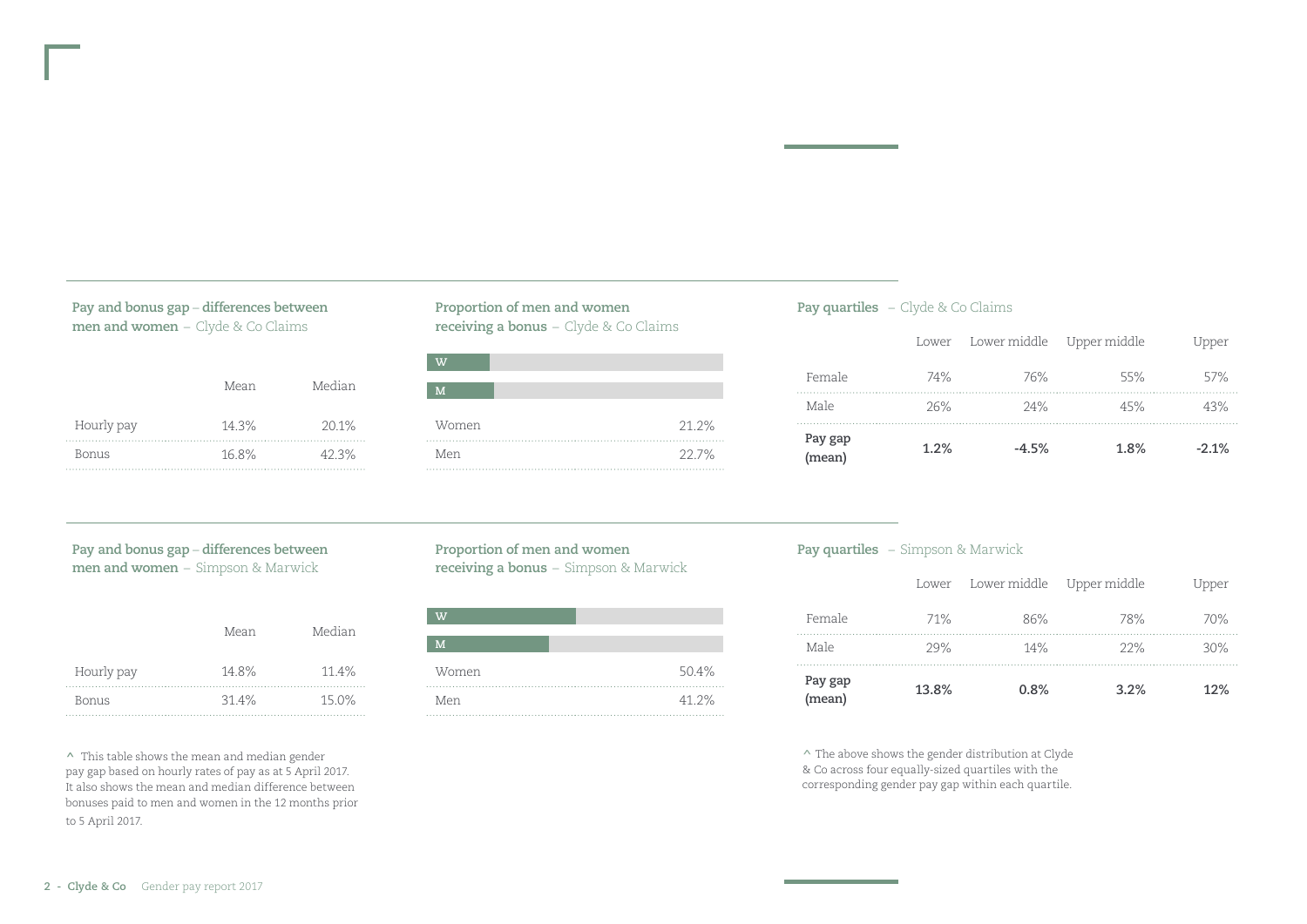### **Understanding our gender pay and bonus gaps**

We are confident that we pay men and women fairly for equivalent roles, and are pleased that the gender pay gap for each of our four pay quartiles is smaller than our overall average.

- In 9 out of our 12 quartiles the gender pay gap is small or even negative, and while we still have some way to go to close the gap, especially in the fourth (highest) quartiles, we are encouraged by the ongoing concerted efforts to attract and retain females in current and new senior positions across the business.
- The most significant gender imbalances are caused by the fact that, like many law firms, the roles that sit within the lower quartiles are predominantly secretarial and junior business services positions, and the majority of these roles are held by women.
- This structural factor also affects our bonus pay gap. While we are pleased that women are as likely (in fact, slightly more likely) to receive a bonus as men, as a firm the roles that are eligible for bonuses tend to be in the higher pay quartiles, where we have a higher proportion of men. This, together with the fact that a number of our most senior roles (and those that are likely to pay proportionately higher bonuses) are held by men widens the bonus pay gaps further.
- In addition, significantly more of our female staff work on a part-time basis than our male staff which has had some impact on our bonus gaps because we have to report on bonus figures based on actual amounts paid and not on a full-time equivalent basis.
- This exercise has provided us with renewed focus and some new ideas to add to our already strong commitment to gender diversity. In particular, we are redoubling our efforts to improve our gender balance in the most senior positions within each quartile.